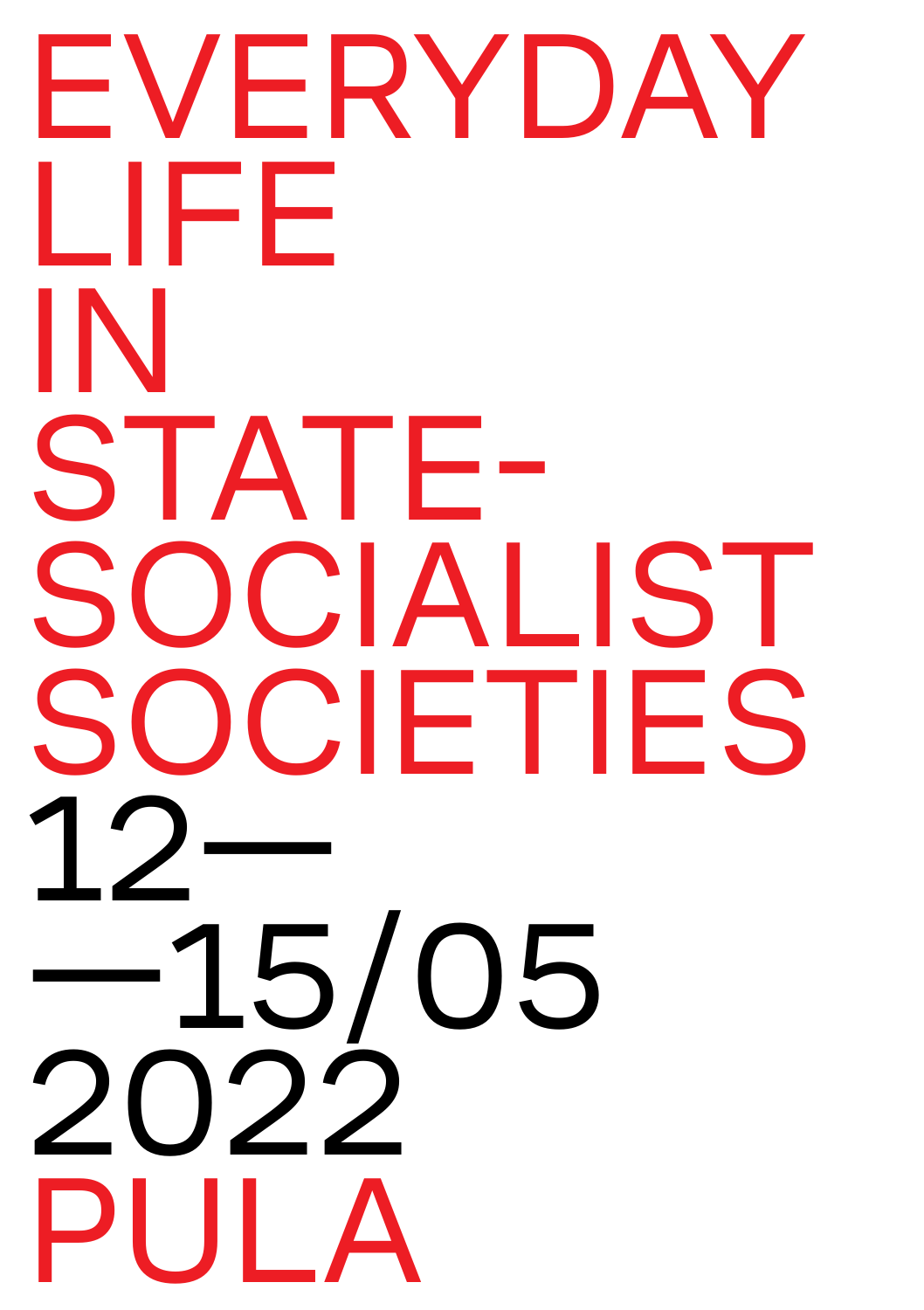## Everyday Life in State-Socialist Societies Conference in Pula (Croatia) 12–15 May 2022

## CALL FOR PAPERS

Until a few years ago, historians had paid little attention to the working and living conditions present under 'state socialism' in Eastern Europe and the Soviet Union. Not only were those countries associated with Moscow somewhat neglected, the same was also true of Yugoslavia and Albania.

The collapse of state socialisms initially prepared the ground for political-science questions, albeit to differing degrees in different regions. The opening up of previously inaccessible archival collections foregrounded at first a necessary reappraisal of Stalinist crimes, but this was done not infrequently with a strong emphasis on separate nation states.

Recently, however, historians — especially younger ones — have in many places emancipated themselves from these political-science concepts, researching and publishing on topics inspired by questions, concepts, and methods of a culturally expanded social historiography. A series of important monographs have been published over the last decade, as have a fairly large number of academic articles.

This conference aims to promote and strengthen scholarly debates on the social history of state socialism, which may also lead to new joint research and publication projects. We invite papers that duly situate their empirical case within the larger frame of the discussion outlined below.

In terms of content, this mainly concerns three important interrelated aspects: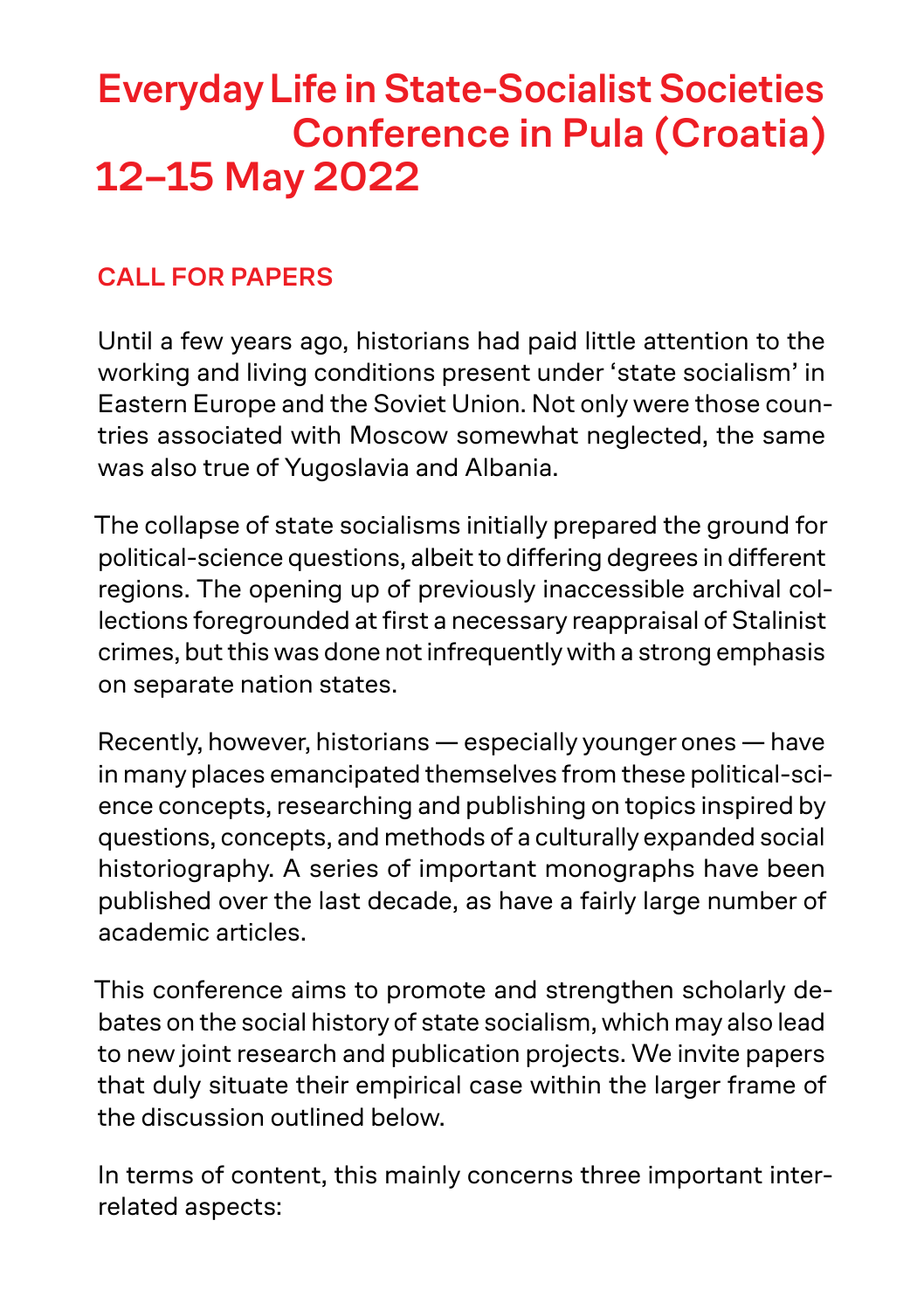- → Work relations in industry, agriculture, and services: differences between the official and everyday reality in the workplace, the role of party organizations, informal organizational forms, conflicts, Eigensinn as a description of specific individual resilience.
- $\rightarrow$  Gender relations in family life, in the public sphere, and in the workplace, and the interaction between gendered social relationships in all these spheres.
- $\rightarrow$  Consumption relations as expressed in food, housing, holidays, etc., and 'Coca-Cola Socialism'.

Questions that could be important in this regard include:

- $\rightarrow$  To what extent can patterns be recognized in the various forms of state socialism, and how can structural similarities and differences be explained? How did things change over time during the state-socialist period?
- $\rightarrow$  How did official propaganda and the everyday reality influence each other?
- $\rightarrow$  Were there important continuities between the periods before, during, and after state socialism? If so, how could they be explained? What changed in everyday life in the period after 1989–92?
- $\rightarrow$  From the perspective of pursuing a socialist society, what can we learn from the state-socialist experiences?

All questions aim to avoid looking at national cases in isolation, instead embedding them in a broad comparative and transnational perspective. In a good Alltagsgeschichte tradition, we also encourage participants to reflect upon everyday experiences of class, gender, and ethnic belonging – experiences that sometimes went along and sometimes cut against the hegemonic discourse of the Party-state.